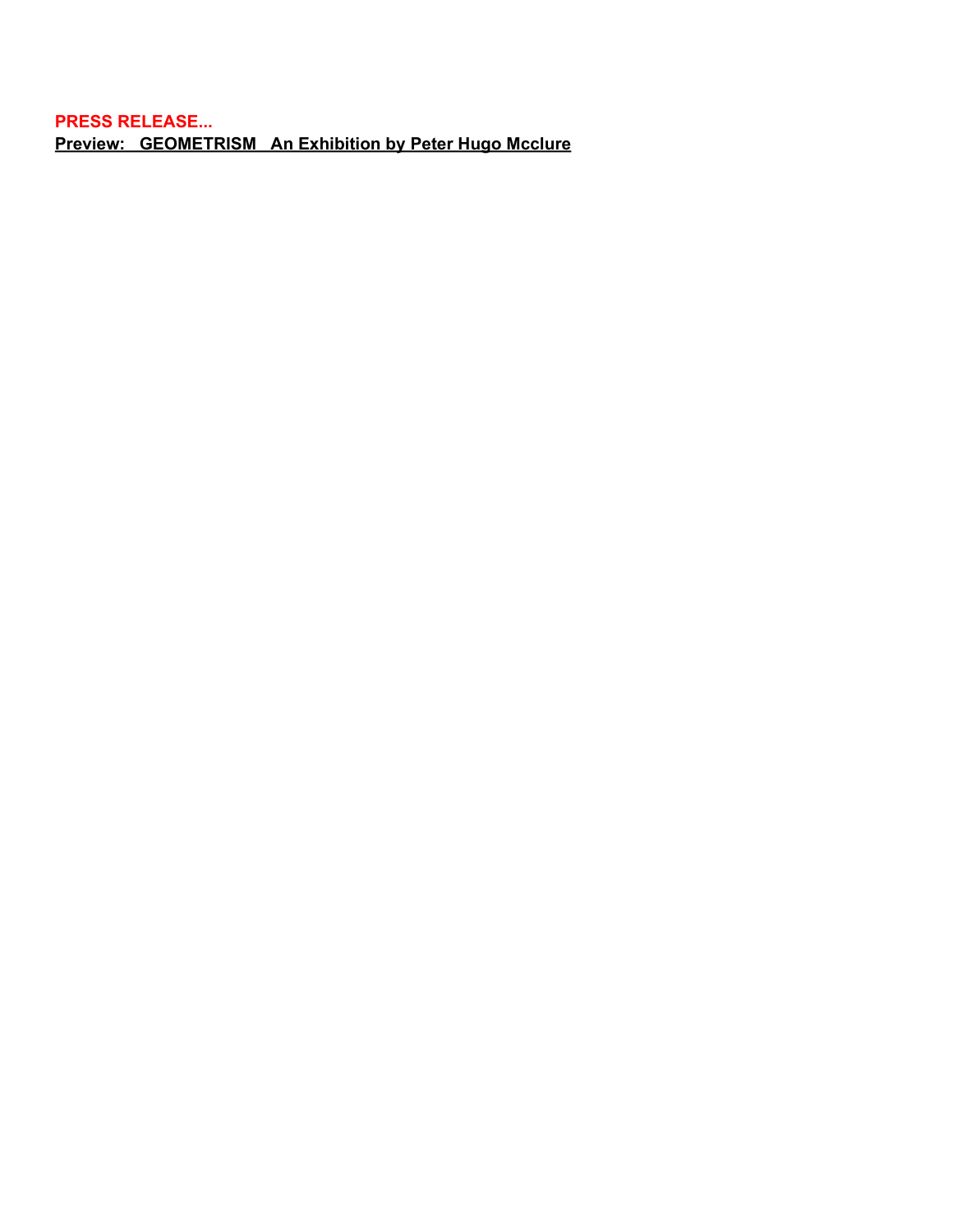## **GEOMETRISM EXHIBITION OF WORKS BY: PETER HUGO MCCLURE**

## **Opening:**

Daily 10am - 5pm, from Monday 11th -Saturday 23rd October 2010 (Artist will be present for the duration)

## **Venue:**

St Ives Arts Club, Westcotts's Quay, Cornwall TR16 2DY.

T: 01736 799320 www.peterhugomcclure.com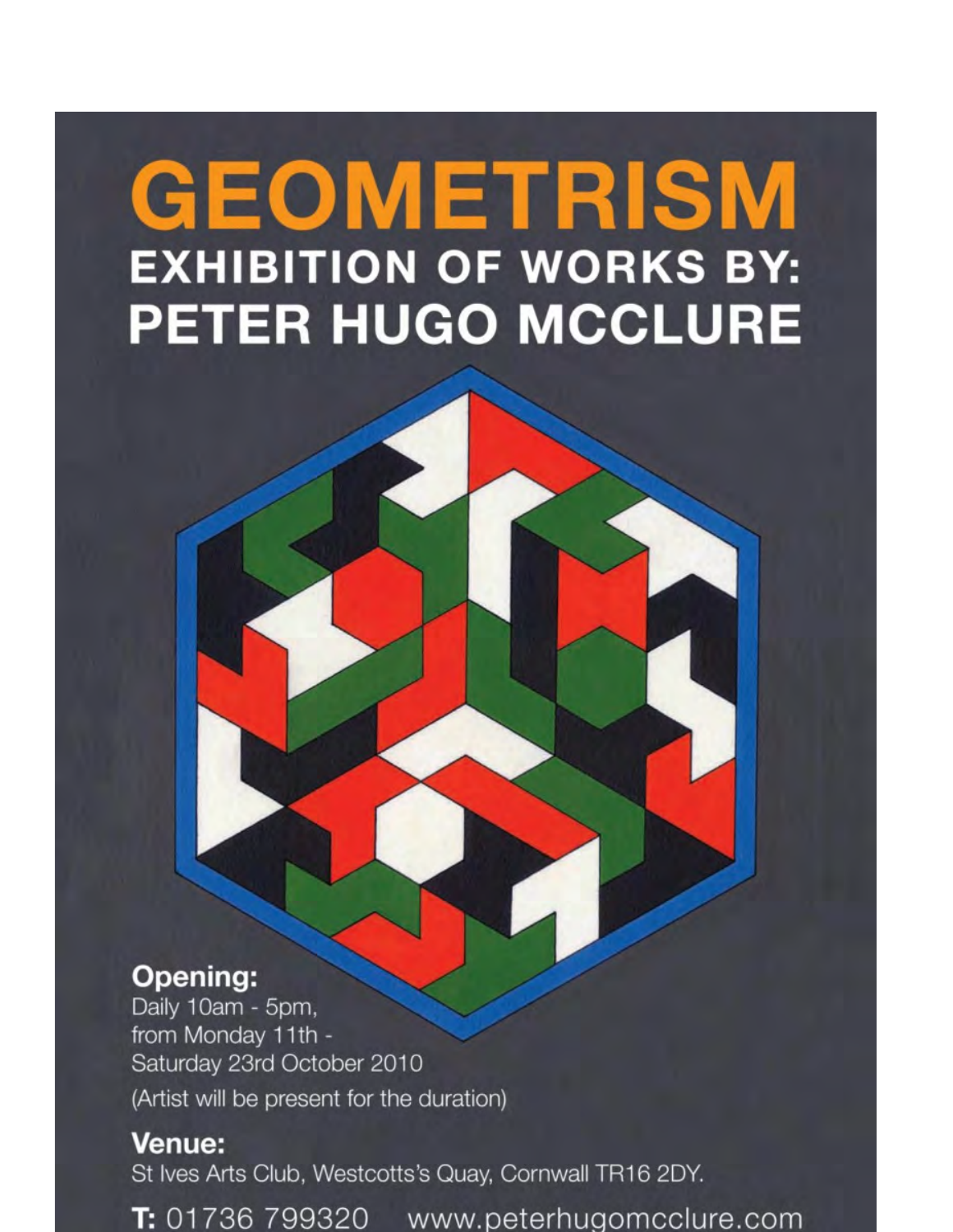**The only Universal Language (even understood by Extraterrestrials) is Mathematics/Geometry...the Fibonacci Sequence, Golden Ratio, Fractals, Matrices, Proportion/Harmonics, Tessellations, Prime Numbers, Permutations/Combinations, Puzzles, Interlocking Grids, Mazes, Magic Squares/Cubes et-al create order & harmony and are the building blocks for all things on this planet and else-where...look at DNA, snowflakes, crystals, atomic structure...the whole of nature evolves with mathematical precision ...even the Platonic Solids are abundant in nature (observed even by the Neanderthals). This October Exhibition is a glimpse of the beauty to be found in Sacred Geometry & Maths with work done in the past 25+ years.**

**Since my: [My Raku](http://peterhugomcclure-raku.blogspot.com/) on last summer's Solstice my stock of Artwork has become some-what bereft...so in addition to "original" works of art in this Expo there will be printed (just for this exhibition) canvas facsimiles of works that no longer exist or that are longer in my possession...and i must say that some of them are better than the originals and have become the "New Originals"...they have effectively been Resurrected. I regard most of my work as prototypes/templates that can be replicated & are part of a Continuum...a Living Karma of Cause & Effect.**

**This is Mandala Man Mcclure signing out...Here's looking at Eu-clid.**

**Here is an article on Geometrism:**

**[http://www.artslant.com/ew/articles/show/17383?print=1](http://www.google.com/url?q=http%3A%2F%2Fwww.artslant.com%2Few%2Farticles%2Fshow%2F17383%3Fprint%3D1&sa=D&sntz=1&usg=AFQjCNEhc8JiBK0-8S9ilRzYNdPh7w2P4g)**

**Plus this is one of my most recent paintings that together with another 30+ images will be appearing at the Expo:**